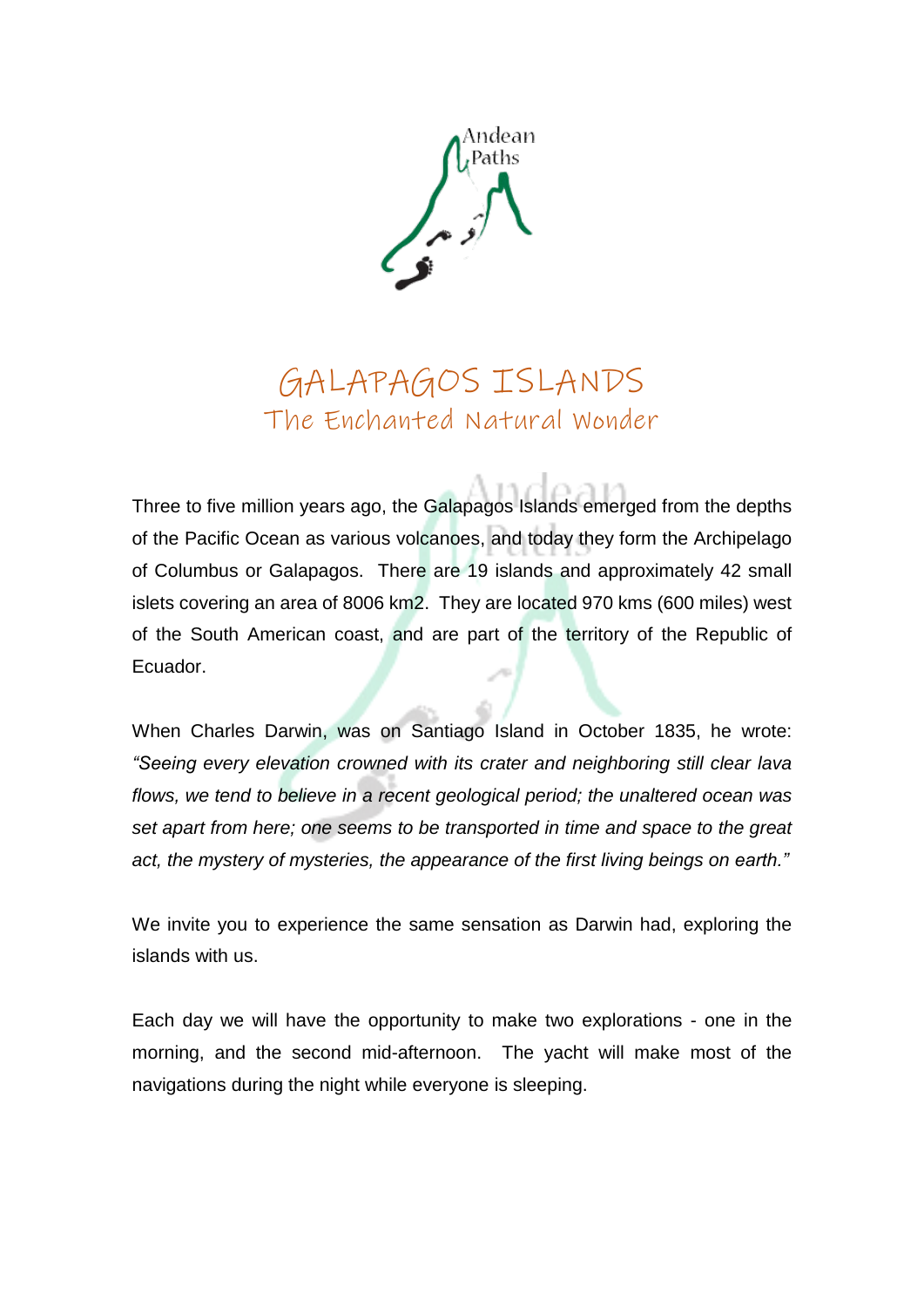The Islands offer incredible opportunities for hiking, viewing the native birds and animals (most of which are not found anywhere else on the planet), snorkeling, exploring the unique geography, of course, taking amazing photographs.

This sample itinerary is one that we like the most; will show us the best of what the Galapagos has to offer…….

# Sample Itinerary 8 days – 7 nights cruise

#### **Day1:**

We will fly from either Quito or Guayaquil to the Islands leaving very early in the morning.

f

When we arrive at the airport in the Islands, the guide from the Yacht will meet us and accompany the group to the harbor of Baltra where the yacht will be anchored and waiting for us.

In the afternoon, our first visit will be to Bachas on Santa Cruz Island. We will make a wet landing on a white coral beach. From here, we will take an easy walk to see the lagoons and sand dunes where we will likely see flamingos, blacknecked stilts, whimbrels and while cheeked pintail ducks. The sand dunes are off-limits (for climbing) because they are a favorite nesting site for sea turtles. After the hike, we can swim, snorkel or just relax on the beach.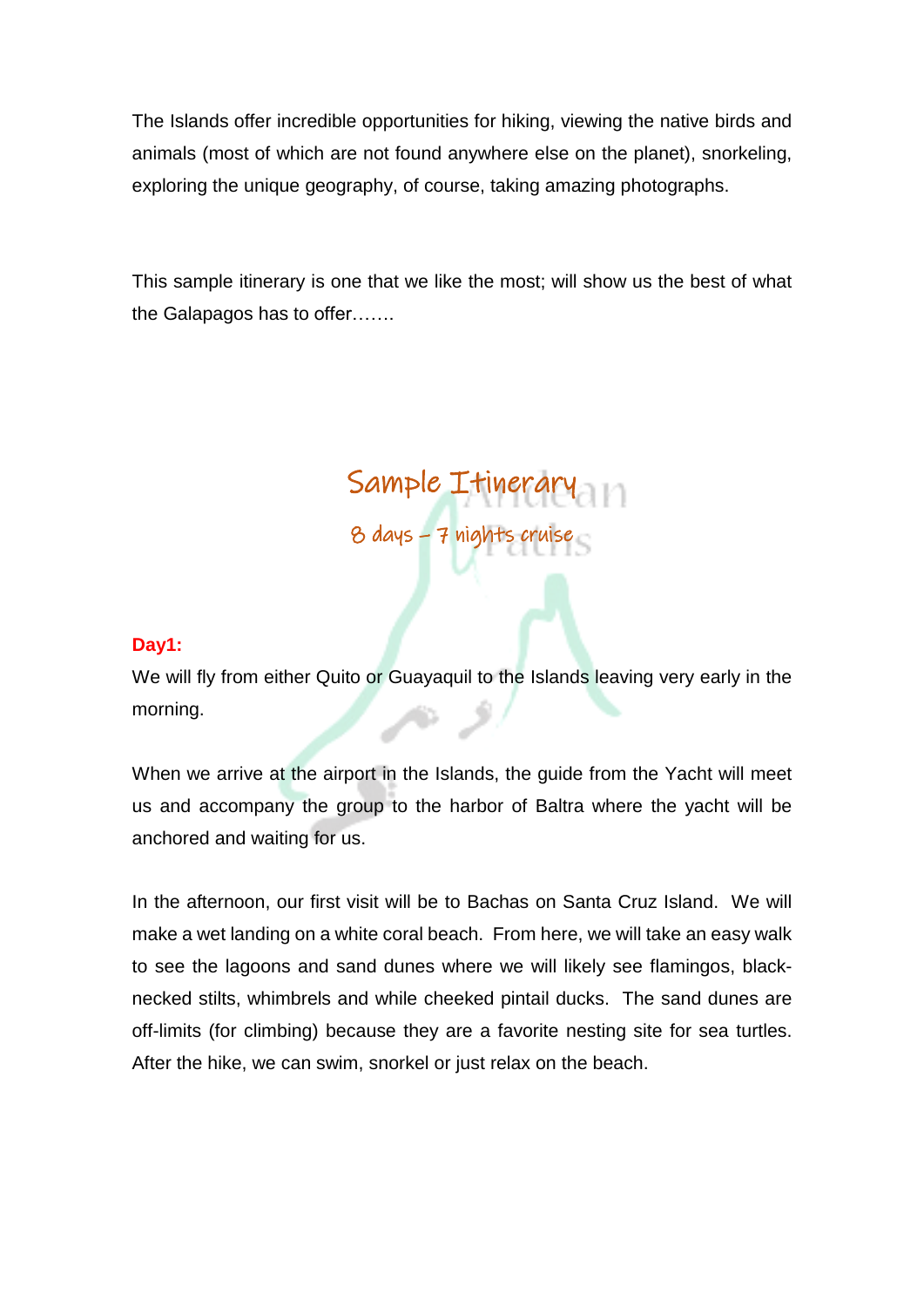#### **Day 2:**

This morning we will visit the island of Mosquera, which has one of the largest sea lion colonies in the Galapagos. It is the perfect spot to observe their behavior. In addition, there will be the possibility of seeing the endemic lava gulls and other coastal birds. On the lava rocks of Mosquera, we find marine iguanas, sally lightfoot crabs, and under the rocks, (sometimes) scorpions.

In the afternoon, we will go to the island of Cerro Dragon. The name means Dragon Hill, and it's a great spot for observing the scenery around us. Our hike will pass first a flamingo lagoon behind the beach vegetation, and then head into an impressive forest of prickly pear cactus. A loop trail goes to a small hill where land iguanas live and nest. The view from this small hill over the surrounding utuear landscape is spectacular.  $\vert$ , Paths

#### **Day 3:**

Tagus Cove on Isabela Island is our destination for this morning. This protected cove was a favorite resting site for pirates and whalers who carved and painted their names in the high cliffs of the cove (you can still see them). Our scenic hike will lead uphill through a dry zone of vegetation to Darwin Lake, a saltwater crater lake. At the end of the hike, we will go up to a "parasitic spatter cone" and have a wonderful view over the lava fields of Darwin Volcano. (You will find out what a "parasitic spatter cone" is, if you do not know.) Here we will board our dinghies to float along the cliffs to look for the Galapagos Penguins and the flightless cormorants. If the water is clear, Tagus Cove is an incredible place to snorkel and see the colorful marine invertebrates on the vertical walls of the cliffs.

Punta Espinoza on Fernandina Island is one of the highlights of our cruise and where we will be in the afternoon. On our hike, we will see huge marine iguanas in large groups. We must take care to stay on the pathways because the sand dunes are nesting areas for these marine iguanas. On the lava coast, close to the shoreline are the nesting places of the flightless cormorant. Lava lizards, the Galapagos Hawk, marine turtles and the Galapagos Penguins are often seen on our hike. On this lava flow are the largest groups of the unique endemic lava cactuses.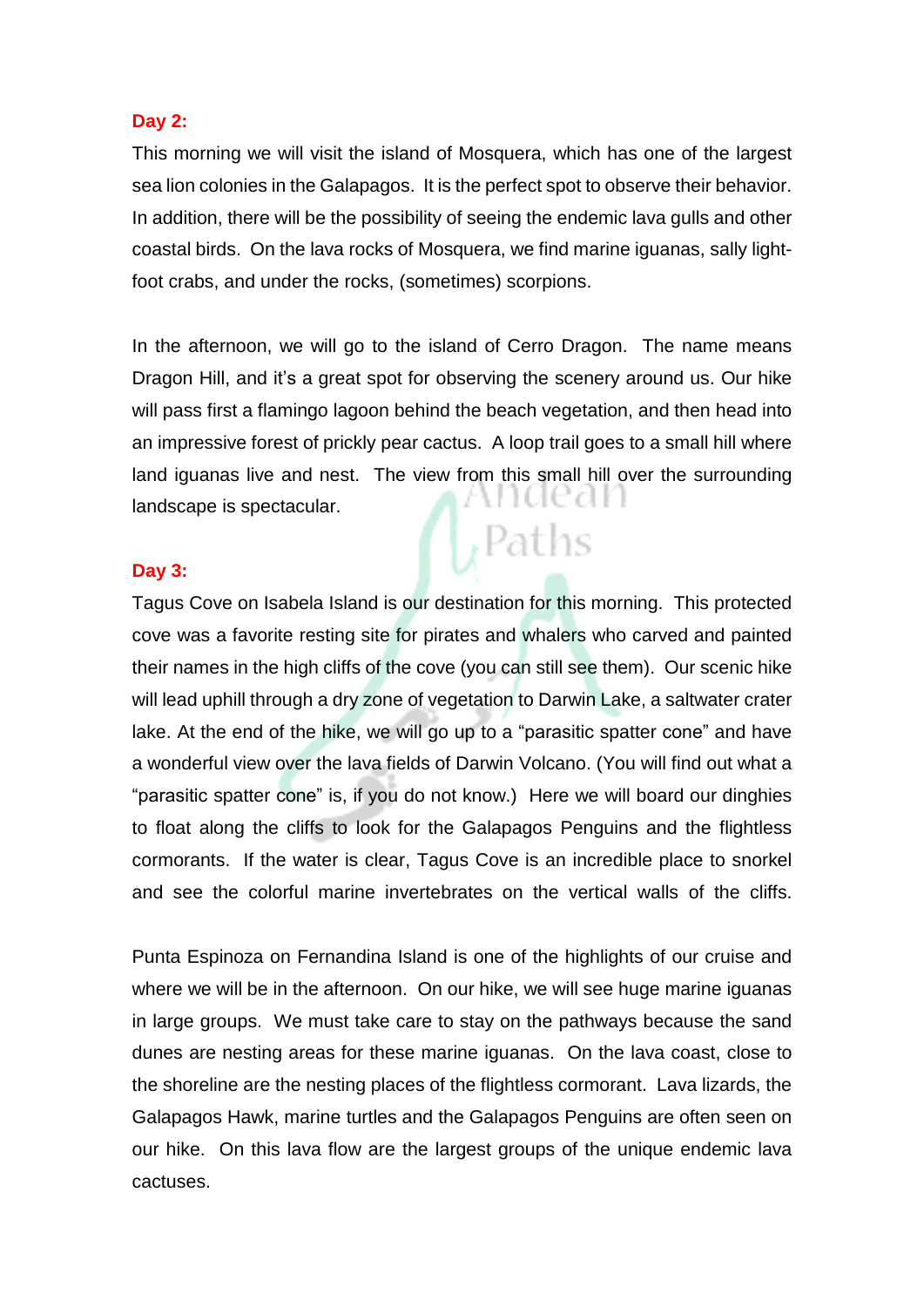#### **Day 4:**

This morning we will explore Urbina Bay on Isabela Island. It is an area that was uplifted out of the sea at the foot of the Alcedo Volcano. Here along the shore, there are usually flightless cormorants and marine iguanas. On the trail leading inland, we will find the colorful land iguanas. Sometimes it is also possible to see a Galapagos Tortoise along the pathway. If the sea is quiet, we will snorkel.

In the afternoon, we will be in our dinghies in Elizabeth Bay floating into the protected mangrove cove. The entrance is through a very narrow channel and can be tricky depending on the tide. In the furthest small corners, we will turn off the motor of the dinghy and row noiselessly to observe the marine turtles. In Elizabeth Bay, we find the tallest red mangrove trees in all the Galapagos.

WILLE

Paths

#### **Day 5:**

Very early in the morning we will visit Punta Moreno on Islabela Island. Here we will hike on a rough lava field. We will see all three species of cactus: candelabra, prickly pear, and lava cactus. Surprisingly here in the middle of this surreal black lava we will find brackish water pools with flamingos, common gallinules, white cheeked pintail ducks and paint-billed crakes. A little later again in our dinghies, we will see flightless cormorants, Galapagos Penguins and huge marine iguanas.

Returning to the yacht in mid-morning, we begin our long navigation along the Shoreline and around the Volcano Cerro Azul to Puerto Villamil. At times, this navigation can be a little rough. It is the time to watch for dolphins (which may follow us for miles) and whales. Just before the dark, we arrive in the small harbor of Puerto Villamil.

#### **Day 6:**

This morning we will board a bus in the harbor and see a very different Galapagos. We head up hill to the caldera of the Sierra Negra Volcano, a magnificent "shield volcano". Here we will have the opportunity to observe different climate zones in a very short timeframe. Often it is raining or misty and foggy. We will hike about one hour to the rim of the volcano to see the huge caldera, which measures 6.2 miles (10 km) from north to south and 5.6 miles (9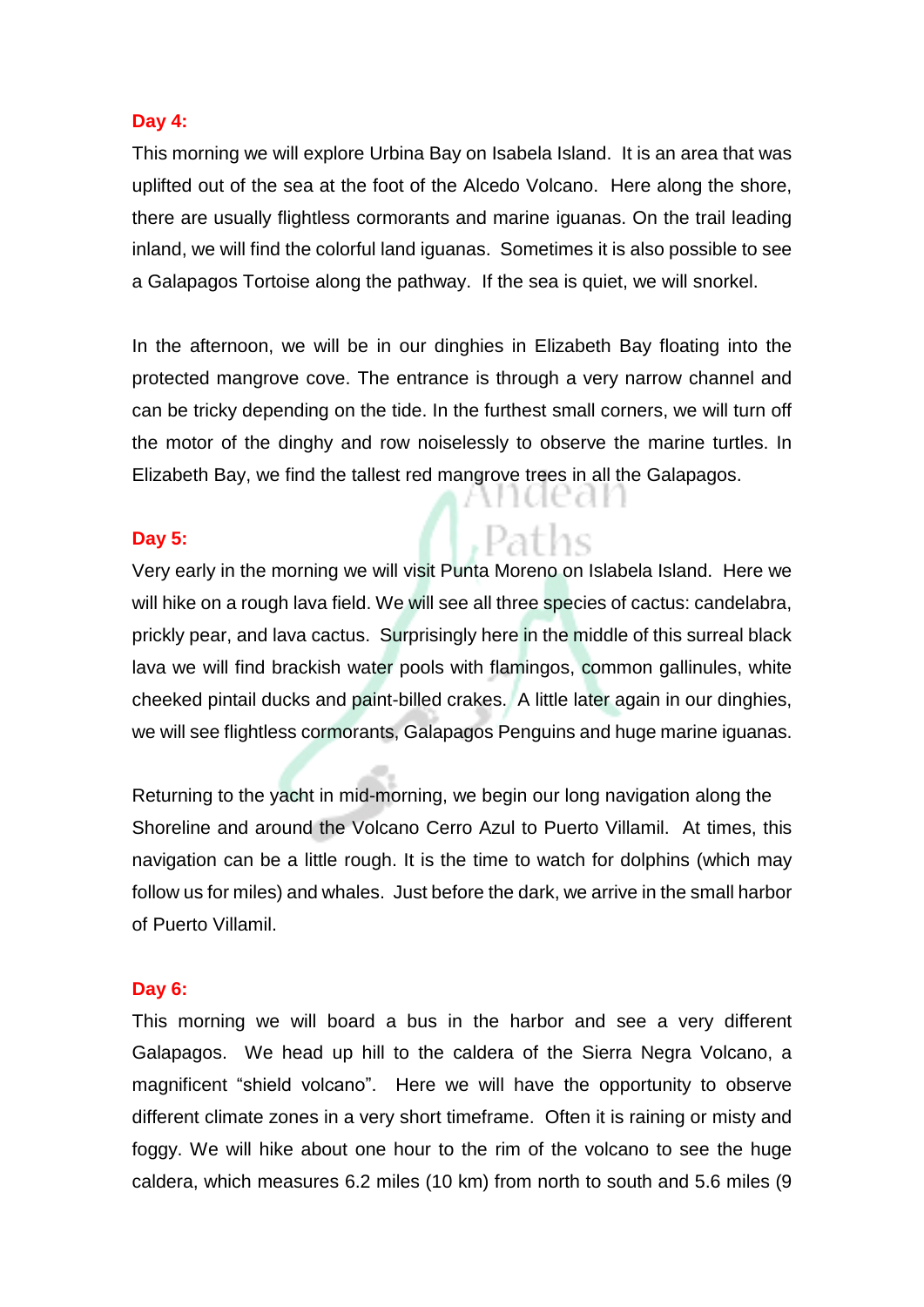km) from east to west. We can also see the huge new lava field from the last eruption in 2005.

In the afternoon, we will return to Puerto Villamil and visit the Giant Tortoises' Breeding Center. Here we will see the giant tortoises and the newborn babies (so tiny when they are born). We will end our time in Puerto Villamil by walking through this picturesque fishing village.

#### **Day 7:**

This morning we will be at Punta Cormorant on Floreana Island. We will land on the "Green Beach". Depending on the light conditions the sand shines green because of the high percentage of olivine crystals in the sand. On the easy walk through the arid zone, we will come to a big salt-water lagoon with flamingos, white cheeked pintail ducks, black-necked stilts and possibly migratory shore birds. A short walk further, we will be at the "White Sand Beach" made up of white corals. It is a famous nesting beach for marine turtles, so it is important not to walk on the sand dunes here. Often we can see many stingrays in the shallow water.

In the afternoon, we will visit Devils Crown which is the remainder of a volcano, and looks like a black crown emerging out of the sea. This is one of the most famous snorkeling locations in the Galapagos. There is often a strong current here, so we recommend snorkeling only for experienced snorkelers. Before returning to the yacht, we will visit Post Office Bay…..a famous barrel where travelers leave post cards and notes. If there is a letter or postcard for the country you come from, it is the custom to take the post card with you and deliver it to the addressee (by hand, if possible). The whalers first placed the barrel on the island in 1793. They used it to receive and send letters home and to have contact with each other. In the late afternoon, the yacht will navigate to the island of Santa Cruz and the town of Puerto Ayora. We will have time to walk in town and do a little shopping.